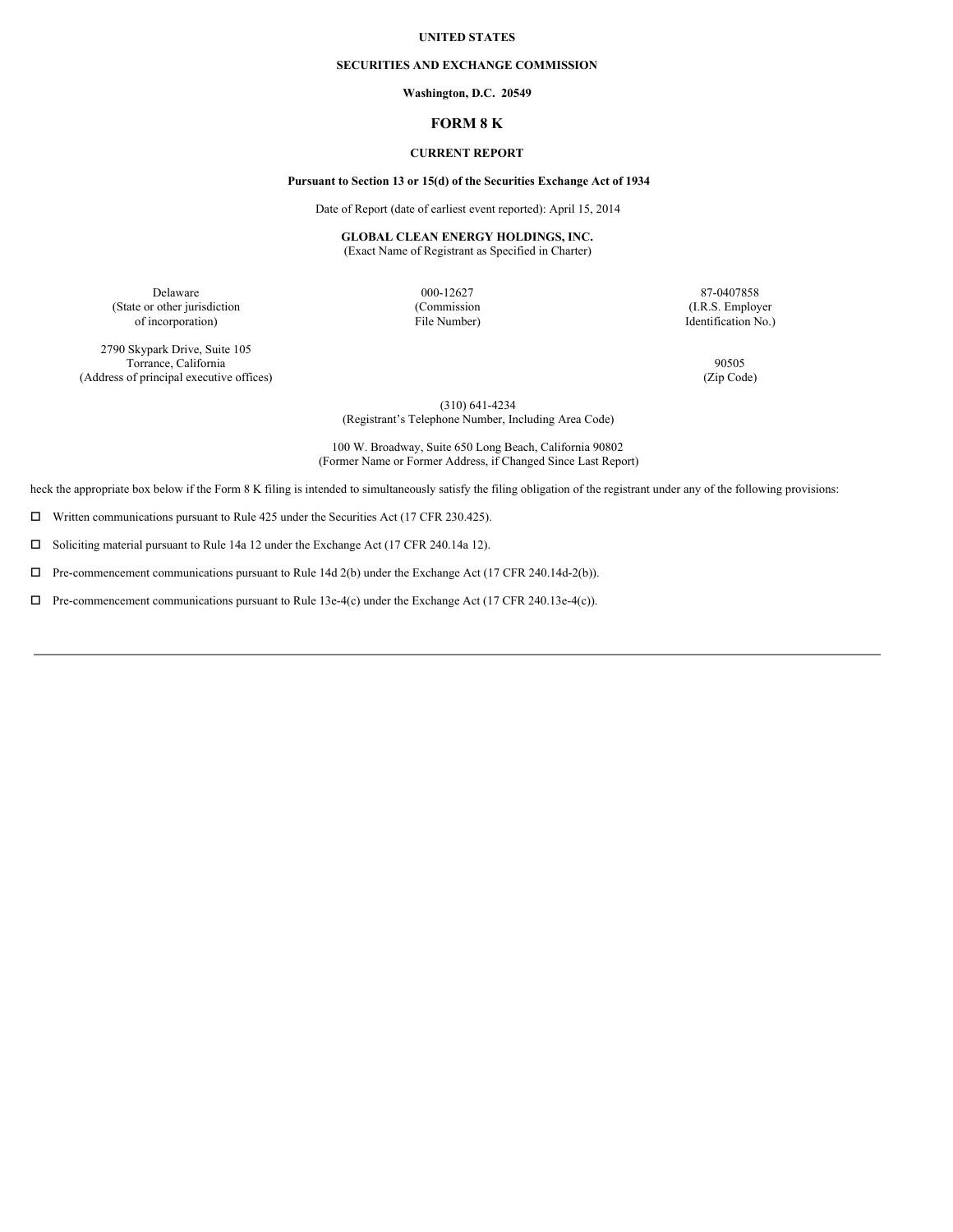### **Item 4.01 Changes in Registrant's Certifying Accountant.**

On September 20, 2013, Global Clean Energy Holdings, Inc. (the "Company", "our" and "we") reported that Hansen, Barnett & Maxwell, P.C. ("HBM"), our prior independent registered public accounting firm, had informed us that its operations have been acquired by another firm and that HBM would no longer be providing public accounting services as Hansen, Barnett & Maxwell, P.C. As a result, HBM was required to resign as our independent registered public accounting firm.

On October 7, 2013, we engaged Anton & Chia, LLP ("Anton & Chia") to serve as our new independent auditors for the quarter ended September 30, 2013 and for the year ending December 31, 2013.

In connection with the audit of our financial statements for the fiscal year ended December 31, 2013, we had a disagreement with Anton & Chia regarding our fee arrangement and, as discussed below, with certain accounting principles or practices. Anton & Chia met with the audit committee of our Board of Directors, but did not report on any disagreements regarding any accounting matters. After Anton & Chia's meeting with the audit committee, a dispute arose with Anton & Chia regarding our fee arrangement. Thereafter, Anton & Chia notified the Company that there were disagreements regarding our financial statements. On April 15, 2014, Anton & Chia informed us that it has resigned in an e-mail that read, in its entirety, as follows: "Take this email as our resignation."

Because Anton & Chia was engaged in October 2013, Anton & Chia had not previously issued an accountant's report on any of our financial statements. Accordingly, during the past two years we did not receive any report from Anton & Chia that contained an adverse opinion or a disclaimer of opinion, or was qualified or modified as to uncertainty, audit scope, or accounting principles. HBM's accountant's report on our financial statements for the prior two years ended December 31, 2012 did not contain an adverse opinion or disclaimer of opinion, and was not modified as to uncertainty, audit scope, or accounting principles, except that there was an explanatory paragraph relating to the Company's ability to continue as a "going concern." In addition, there were no reportable events of the type described in Item  $304(a)(1)(v)$  of Regulation S-K.

In connection with the preparation of our financial statements for the fiscal year ended December 31, 2013, we did disagree with Anton & Chia regarding the application of certain accounting principles or practices, financial statement disclosure, or auditing scope or procedure. These disagreements, including those resolved to the satisfaction of Anton & Chia, are as follows:

1. Anton & Chia initially disagreed with our intangible asset valuation as of the year ended December 31, 2013. After reviewing our explanations related to the valuation of the intangible assets (which valuations were in accordance with ASC 350-30), Anton & Chia agreed with management's original intangible asset valuation, and the disagreement was eliminated.

2. Anton & Chia disagreed with our valuation of our long-lived assets, Plantation Development Cost and Deferred Growing Costs, as of the year ended December 31, 2013. Management provided detailed explanations related to the valuation of this Company's long lived assets in accordance with ASC 360-10-25. Anton & Chia agreed with management's long lived asset valuation, with the exception of approximately \$1.1 million in Plantation Development Cost. We provided Anton & Chia with supplemental information regarding these Plantation Development Costs. However, Anton & Chia resigned without addressing this issue.

Anton & Chia did not discuss any disagreements with the audit committee of our board of directors, or with the board of directors. In addition, due to the accountant's abrupt resignation, we do not know if the foregoing disagreements were resolved to the accountant's satisfaction prior to its resignation.

1

The Company is actively seeking a new auditor.